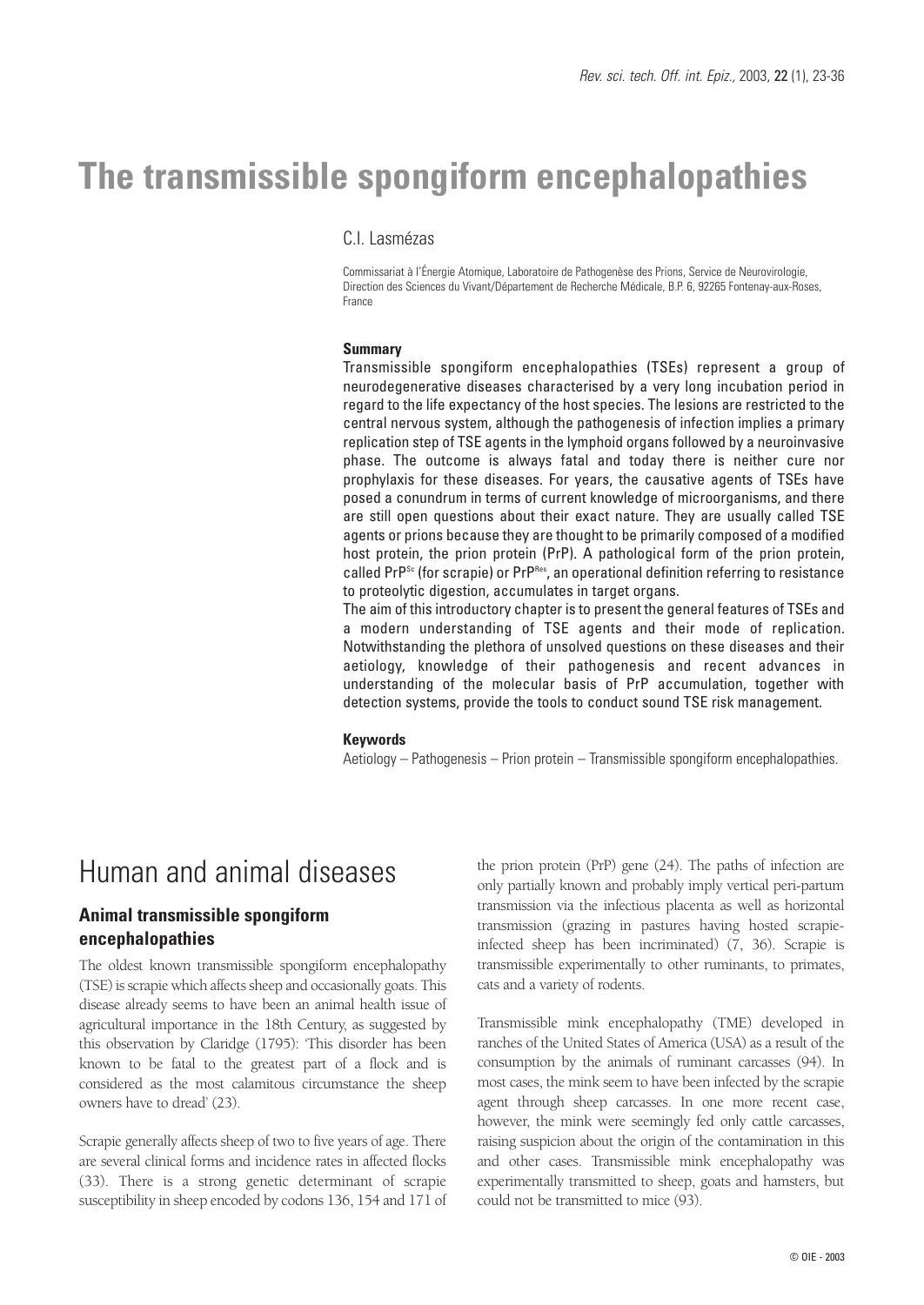Nowadays, chronic wasting disease (CWD) has become a public health issue in the USA. The disease affects wild and farmed cervids (mule deer [*Odocoileus hemionus*], white-tailed deer [*Odocoileus virginianus*] and elk [*Cervus elaphus*]) in precise geographical areas (determined by the ecology of the affected species), mainly Colorado, Nebraska and Wyoming in the USA and the border regions of Canada. Many aspects of this disease remain to be elucidated, not least whether it is transmissible to primates (133).

Bovine spongiform encephalopathy (BSE) constitutes a major public health problem since the epidemic that affected the United Kingdom (UK) (more than 180,000 contaminated cattle). Cattle were infected through consumption of feed supplemented with meat-and-bone meal (MBM) (130). The disease was first combated by removal of infective material from the ruminant food chain and by a ban on ruminant MBM in ruminant feed (6). More recently, a complete ban on the use of MBMs in animal feed was instituted to contain the epidemic to Europe. Bovine spongiform encephalopathy has contaminated 140 humans, including 129 in the UK, six in France, one in Ireland, one in Italy, one in Hong Kong, one in the USA and one in Canada (the three patients reported outside Europe had spent most of their life in the UK). In humans, the disease is called variant Creutzfeldt-Jakob disease (vCJD) (131). The magnitude of the contamination, which probably occurred by the oral route, is still unknown, but measures have been taken to protect public health such as, for instance, the removal from the human food chain of bovine offal likely to contain the infectious agent (brain, spinal cord, tonsils, spleen, thymus, lymph nodes, intestine). Bovine spongiform encephalopathy has been transmitted experimentally to mice, mink, sheep, pigs and non-human primates (31). Many aspects of vCJD were reproduced in cynomolgus macaques (*Macaca fascicularis*) following experimental transmission of BSE (86).

## **Human transmissible spongiform encephalopathies**

Human TSEs are rare diseases, Creutzfeldt-Jakob disease (CJD) being the most common. The disease was first described by two German neuropathologists in 1920 and 1921 (29, 74). Several clinical variants of the disease exist, each of which is characterised by the predominance of one of the CJDcharacteristic clinical features (dementia, cerebellar ataxia, pyramidal motor impairment, amaurosis, akinetic mutism) and by a particular neuropathological pattern.

Creutzfeldt-Jakob disease can be sporadic (85% to 90% of the cases), familial (10% to 15% of the cases) or iatrogenic (<1%). The incidence of the disease does not differ significantly in countries in which epidemiological surveillance is performed (132) and is of the order of one per million inhabitants per year. To date, no link has been described with animal TSE except for the new variant of CJD. Several clusters of CJD have been described in the past, especially in Slovakia and Israel (77). Progress in molecular genetics has demonstrated that these clusters correspond to inherited forms of CJD (61, 62). It should be noted that all forms of human TSEs are transmissible, including the genetic diseases (20).

Several iatrogenic contaminations have been reported in the literature (11). All of these contaminations implicated the central nervous system (CNS) as the 'donor tissue' of prions. They occurred mainly after treatment with extracted pituitary hormones (growth hormone, gonadotrophins), dura mater transplantation and the use of surgical instruments contaminated with prions. In several of the cases, transmission was precisely documented.

The existence of TSEs has a number of consequences for safety regarding the use of biological products in therapy. Such biological products must be evaluated for potential risk of transmission of TSE agents, i.e. safety will depend on screening of the donor or animal source, the purification process, which may include several steps that can inactivate or eliminate TSE agents, the dose and the administration route of the final product with the intracerebral route being the most risky, and the indication for which the product is used. The replacement of biological products with synthetic/recombinant molecules is desirable whenever possible. For biological and synthetic molecules, a precise evaluation of the therapeutic risk/benefit ratio should be performed.

The appearance of vCJD raised an additional risk of human contamination by the BSE prion as disease-associated prion protein (PrPRes) and infectivity was detected in the lymphoid organs of vCJD patients (tonsils, lymph nodes, spleen) in all cases, whereas infectivity seems to be restricted to the central nervous system in the case of sporadic CJD (sCJD) (13, 127).

These problems are currently being evaluated and the public health consequences of vCJD will depend upon the future number of cases in and beyond the UK (60, 125). Nevertheless, precautionary measures have been taken for blood transfusions and the use of plasma-derived products: most European countries have introduced a systematic leucodepletion of blood donations. In several countries (such as the USA, Canada and Japan), individuals who spent more than six months in the UK (this sometimes also applies to continental Europe) between 1980 and now are excluded from blood donation and plasma from Great Britain is no longer used for plasma derivative product purification.

Another human TSE was discovered in the 1950s in Papua-New-Guinea by Gajdusek and Zigas. They elucidated the epidemiology of this strange disease confined to a number of adjacent valleys in the mountainous interior of Papua-New-Guinea and affecting mostly people from the Fore cultural and linguistic group (54). Individuals contracted the disease during cannibalistic rites during which the corpses of deceased kinsmen were prepared and consumed. Infection occurred by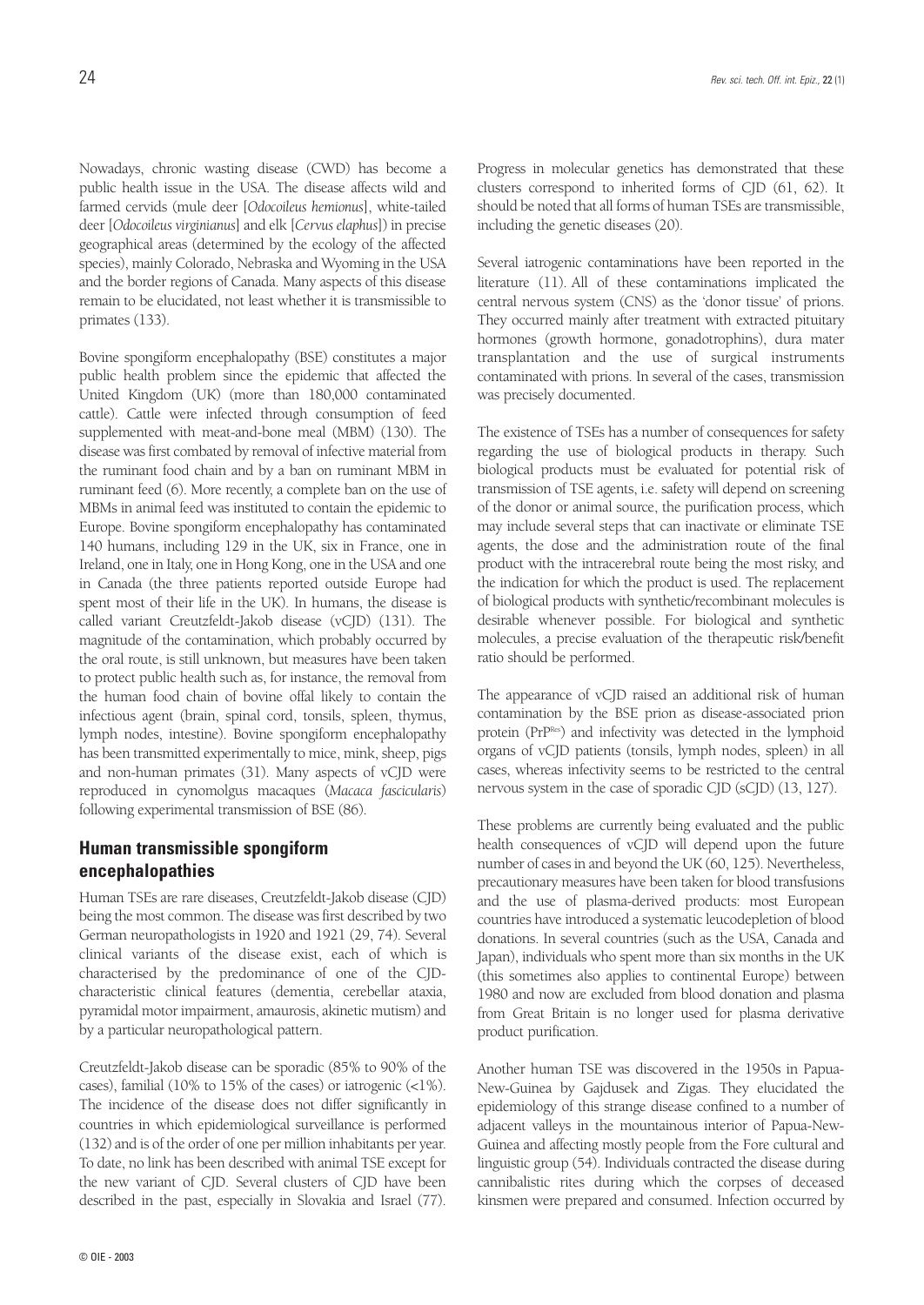ingestion or through cuts and abrasions of the skin or close contact with the eyes or mucosa. In 1976, Gajdusek was awarded the Nobel Prize for elucidation of the epidemiology of kuru and experimental transmission studies (he transmitted kuru, CJD, scrapie, TME to non-human primates, rodents and cats) that better defined this and other human and animal TSEs (55).

# The biology of transmissible spongiform encephalopathy agents

## **Neuropathology of transmissible spongiform encephalopathies**

The neuropathology of TSEs involves neuronal death, spongiosis and gliosis with hyperastrocytosis (3, 51). The PrP accumulates in the protease-resistant form (PrPRes) in the brain of affected individuals. In some cases, this leads to the formation of amyloid plaques. The precise mechanisms that culminate in brain cell damage are not known and *in vitro* studies using primary cultures of neurons have revealed the complexity of the mechanisms leading to apoptotic neuronal death. Several model peptides encompassing a region of the PrP referred to as 'neurotoxic' and spanning residues 106-126 have been used and induce the death of primary neurons (46). While there is converging evidence that peptide 106-126 acts by the intermediary of glial cells, mainly microglial cells, and requires the presence of cellular prion protein (PrPC ) at the cell surface (8), other longer peptides are able to directly induce neuronal death and also exert their effect on neurons devoid of PrP. Prion protein-induced neurotoxicity is probably mediated by secretion of cytokines by microglial cells and astrocytic activation, but other mechanisms also occur, such as membrane destabilisation by trans-membrane forms of PrP (69, 102). These mechanisms of neuronal death are probably non-exclusive and reflect the diversity of the diseases belonging to the TSE group, some of which involve exogenous infection while others are triggered by mutated PrP harbouring abnormal topology at the cell membrane.

### **The existence of several strains**

Transmissible spongiform encephalopathies are characterised by the existence of numerous different strains of infectious agents. A single species can be infected by various strains. These induce specific clinical and neuropathological patterns. In natural animal diseases, the strains are often referred to as 'isolates' and may contain one or more TSE strains. In sheep, the variability of clinical signs is illustrated by the existence of 'drowsy' or 'scrapie' forms of the disease (33, 47, 66, 73).

Transmissible spongiform encephalopathy strains can be characterised biologically and biochemically. Biological identification involves inoculation of syngeneic mice. The read-out is the length of the incubation period and the distribution of vacuolation (12, 52). The severity of spongiform changes in about ten different brain regions can be plotted in a 'lesion profile'. These two parameters are unique for a given mouse line and a single agent strain. Two distinct genotypes exist in mice and determine the length of the incubation period and the lesion profile for a given strain of agent. The susceptibility gene was called *Sinc* s7 or p7 in Scotland (reflecting whether the incubation period was short or prolonged after inoculation with the ME7 murine strain of scrapie) (34). After the role of PrP in TSEs had been identified, it was suspected that *Sinc* corresponded to PrP (in the USA, the two mouse genotypes were denominated PrP A and B [17]). In 1998, Manson definitively demonstrated that these two genes were one and the same (96). In most cases, a TSE strain is identified by inoculation of one mouse line from each PrP genotype and the F1 cross.

Transmissible spongiform encephalopathy strains also differ in resistance to chemical and heat inactivation, pathogenicity and distribution in the infected organism (41). In kuru or CJD in humans, the infectious agent occurs at levels below detection in organs other than those of the central nervous system. In vCJD, on the other hand, infectivity and PrPRes accumulation have been demonstrated in various lymphoid tissues including the tonsils, the appendix, lymph nodes and the spleen (127).

Similarly to conventional viruses, TSE agents can compete for replication in a single host. In such cases, inoculation with a 'slow' strain can protect against subsequent infection with a 'rapid' strain (35, 37).

The strain phenomenon has been the largest outstanding challenger to the 'protein-only' hypothesis with regard to the nature of TSE agents. The question was raised as to how different strains can replicate independently in a single host producing only one type of PrP. For a long time, the sole answer was that the PrP probably associated with an as yet unidentified informational molecule, probably nucleic acid in nature, to fit in with current virology dogma.

### **Propagation in the organism**

Since the late 1970s, the long incubation period of TSE has been known to conceal primary propagation and amplification of the agent in the lymphoid tissues and the secondary neuroinvasive phase. Analysis of the infectivity of different organs in animals infected experimentally and culled at different time-points post-infection has shown that neuroinvasion occurs at about half the incubation period (44, 65, 81). Irrespective of the route of contamination, the infectious agent is rapidly taken up by the loco-regional lymphoid organs and transmitted to other lymphoid tissues along lymphatic and systemic paths. The lymphoid organs, instead of combating infection, provide a substrate for replication. Long-lived, non-dividing cells are known from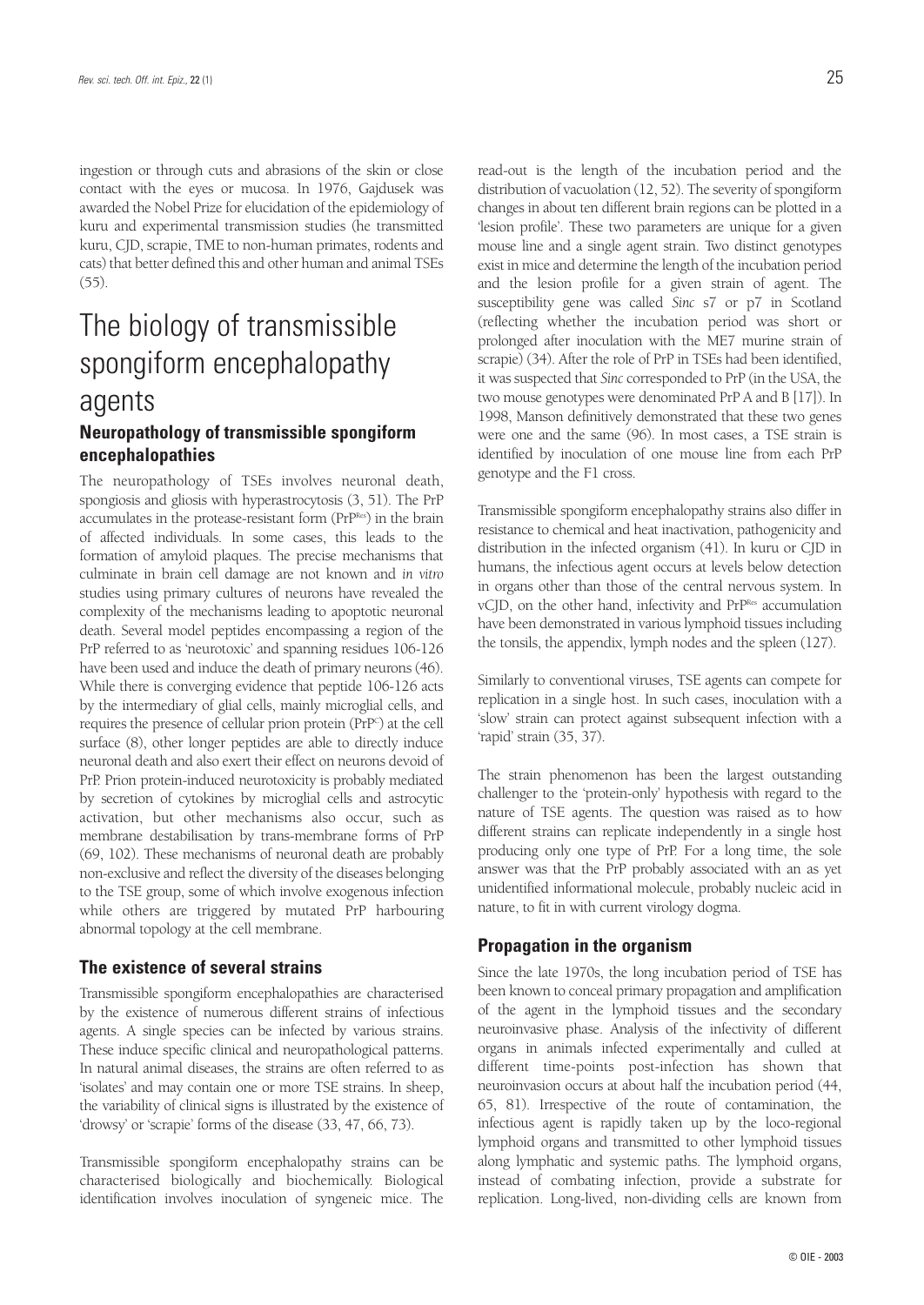Neuroinvasion occurs from nerve endings in lymphoid tissues and follows neuroanatomical paths to the spinal cord and brain (50, 82).

The pathogenesis of TSEs involves complex interactions of the infectious agent with different target cells and extracellular environments. This is readily comprehensible with conventional viruses, but difficult to explain for a protein which poses one more challenge to the prion hypothesis. Efforts to find possible cellular receptors of the PrP might provide partial answers, but much research is still required before this matter is elucidated.

### **Implications for health issues**

These outstanding questions should not overshadow the extent of the knowledge that has been gained on infection in different organs by experiments on transmission to ruminants and to laboratory rodents. Sheep scrapie was the first TSE for which the Office International des Epizooties (OIE: World organisation for animal health) classified organs and tissues as a function of infectivity. Risk assessment of BSE and TSEs takes into account the time-course of the disease as well as the differences between sheep scrapie and BSE. In field cases of BSE, infectivity in 'peripheral' (i.e. non-CNS) tissues is lower than in scrapie to the extent of being undetectable in the mouse bioassay (129). In cattle experimentally infected by the oral route, infectivity was found in the ileum (128). The exact degree of infectivity in the lymphoid tissues of BSE-infected cattle has been impossible to determine due to lack of a sufficiently sensitive infectivity test. Responses may arise from ongoing cattle-to-cattle inoculation experiments as well as from novel, more sensitive biochemical tests (114). However, the fact that with BSE, the CNS-peripheral tissue differential is higher than that found in sheep scrapie is important for decision takers who apply the worst-case scenario rule.

# The aetiology of transmissible spongiform encephalopathies

### **The search for the culprit**

The transmissibility of scrapie was demonstrated by Cuillé and Chelle in 1938 (30). Human TSEs were shown to be transmissible by Gajdusek in the 1960s and 1970s (56, 57). The pathogenesis of scrapie in ruminants and rodent models had been studied by Hadlow and Scottish researchers working with Dickinson (65, 67) and in the early 1980s, the existence

of genetic susceptibility to these diseases was demonstrated which, combined with an infectious component, was shown to determine the characteristics of the disease (32, 38). In the past, TSEs were classified as unconventional slow virus diseases because of their lengthy progression and the unusual properties of the aetiological agent (55). Like viruses, TSE agents pass through filters below the micrometre range and are, in this respect, comparable to the agent responsible for other slow infections of ruminants such as maedi-visna. Similarly to other slow viruses, these agents show a tropism for the reticuloendothelial system, adapt to new hosts, comprise several strains of varying virulence and pathogenicity, and slowgrowing strains have been shown to interfere with replication of fast-growing strains. However, TSE agents also harbour several non-canonical properties: no viral particles could be observed by electron microscopy in highly infectious brains containing as much as  $10^8$  lethal dose 50 (LD<sub>50</sub>) and no non-host nucleic acid or protein could be detected. Furthermore, TSE agents are resistant to most of virus-inactivating treatments (including formaldehyde, nucleases, heating at 80°C) and they provoke no systemic inflammatory response nor antigenicity. These agents show an atypical ultraviolet inactivation spectrum with a sixfold increase in sensitivity at 237 nm over that at 254 nm and their ionising radiation data point to a target of 150,000 daltons (55). These inactivation data are more compatible with TSE agents being related to the recently discovered plant viroids comprising small, single-stranded naked ribonucleic acids (RNAs) than to lentiviruses (42).

The hypotheses that TSE agents were solely self-replicating proteins (64), or small nucleic acids associated with a host component (39), or replication defective viruses, were formulated (111). Then, in 1981, Prusiner discovered that infectious fractions reliably contained a hydrophobic protein that co-purified with infectivity (103). He hypothesised that this protein was the infectious agent and named it prion, which is the anagram of 'proteinaceous infectious particle' (104).

#### **The prion protein**

Partial sequencing enabled the encoding nucleic acid of the protein to be cloned (21, 99). This led to the surprising finding that this apparently infection-associated protein was encoded by a host gene. Subsequently, the use of antisera to the protein and RNA detection methods demonstrated that this host protein was expressed in many body tissues, the highest levels being found in the brain (21, 110). The primary structures of PrP of most mammalian species have been derived from complementary deoxyribonucleic acid (cDNA). They are highly conserved between species. In hamsters (124), the PrP consists of 254 amino acid residues, of which the N-terminal 22 amino acids constitute a signal sequence which directs the protein into the lumen of the endoplasmic reticulum where it is then cleaved off. Amino acids 53 to 93 are composed of five octapeptide repeats (five or six in the case of bovine PrP [63]). A contiguous stretch of 20 hydrophobic residues (commencing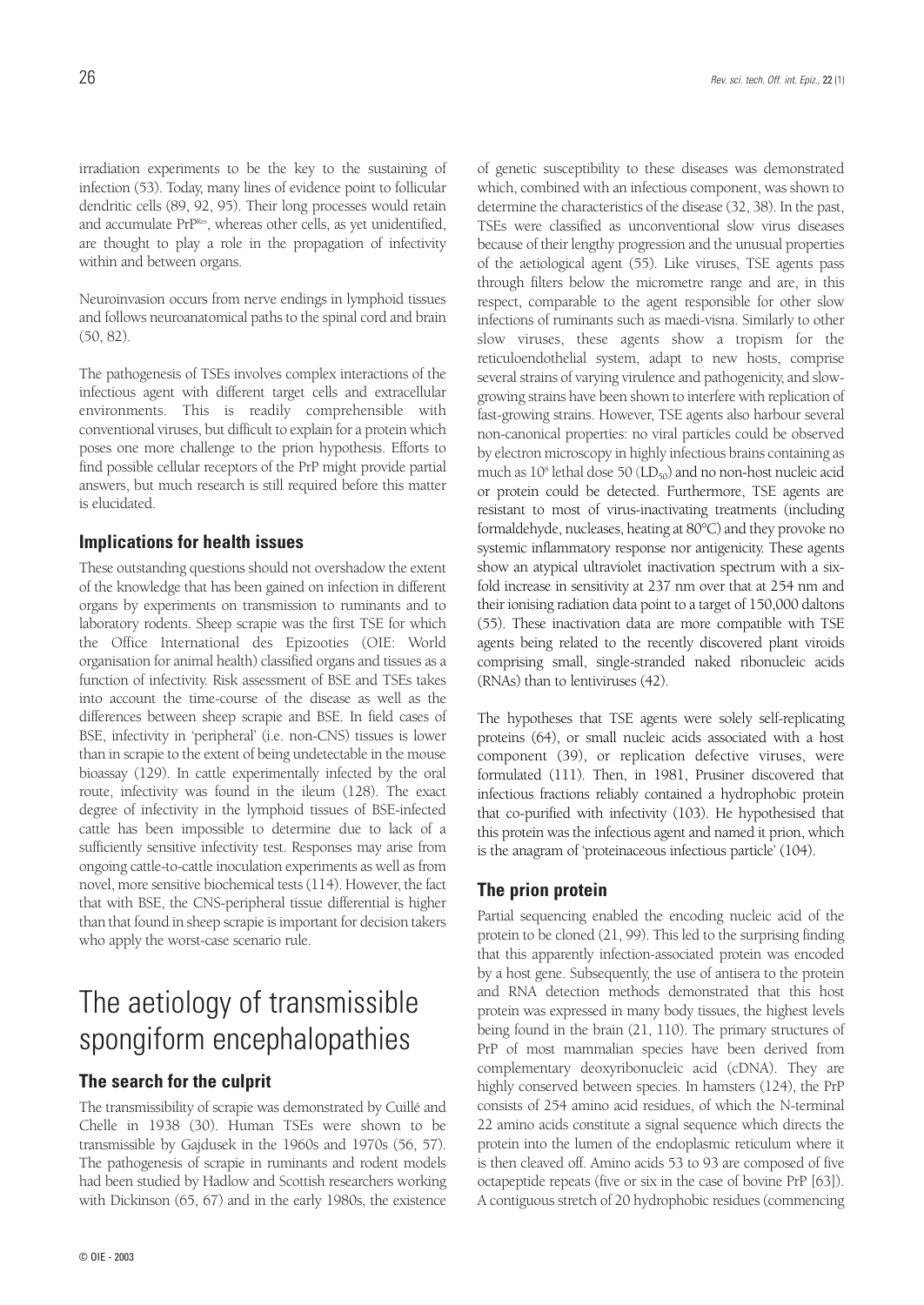approximately at amino acid 106) meets the criteria for a stoptransfer effector, which, however, could not be shown to be functional. Other features of the PrP are the presence of a disulphide bridge between cysteines 179 and 214 and two N-glycosylation sites at residues 181 and 197. The N-glycans are so diverse that calculations show that 401 different isoforms of PrP can exist when both asparagine residues are glycosylated (45). A glycophosphatidylinositol (GPI) anchor is attached concomitantly with the removal of 23 amino acid residues from the C-terminus. The GPI anchor is attached in a classical way to serine residue 231 through a phosphoethanolamine. As a consequence, PrP is attached at the outer leaflet of the plasma membrane through the GPI and, in cultured cells and lymphocytes, is mainly associated with membrane microdomains called rafts (126). The mechanism of internalisation of the PrP is not yet known. This may occur through caveolae-like domains but has also been associated with clathrin. The recent discovery of cell-surface receptors for PrP may soon help to elucidate the endocytic pathway of this protein (59, 134). The secondary structure of PrP was resolved by nuclear magnetic resonance (NMR) spectroscopy, first from amino acids 121 to 231, which forms what is now denominated the 'structured core' of the PrP (108). The N-terminal region of the PrP was then shown to be unstructured and is now referred to as the 'flexible tail' (88, 109) (Fig. 1).



**Fig. 1**

**Three-dimensional structure of the intact bovine prion protein (23-230) showing the helices,** β**-strands, segments with nonregular secondary structures and the flexibly disordered 'tail' of residues 23-121 represented by dots** (88)

Over the last ten years, a wealth of data has emerged on the role of the PrP in the pathogenesis of TSE. Relatively early, mutations within the human PrP gene were found to be responsible for the development of the hereditary forms of TSEs. Experiments with transgenic mice expressing various levels of homologous or heterologous PrPs, have shown that PrP expression is positively correlated with disease susceptibility and that the PrP sequence is in part responsible for the species barrier (105, 117). The latter phenomenon is complicated by the occurrence of different TSE agent strains which vary in their capacity to cross the species barrier. In this respect, the BSE agent is a 'spoilsport', in that the agent is able to replicate with undetectable amounts of PrPRes at the first passage into mice (87) and transgenic mice expressing bovine PrP have not reduced the species barrier between cattle and mice as much as was hoped, at least with regard to the incubation periods (118). The advent of PrP knock-out mice ( $PrP^{0/0}$ ) and inoculation experiments in these hosts have supported the concept that the PrP is indispensable for disease induction by TSE agents. However, they were shown to harbour small amounts of infectivity for up to twenty weeks post-inoculation (15). The most probable explanation of these findings is the persistence of the inoculum (115). This, however, has never been formally demonstrated and in some instances, infectivity was surprisingly significant. Notwithstanding the latter observations, the PrP has been shown to play a major role in the pathogenesis of TSEs.

## **The role of cellular prion protein in the absence of a transmissible spongiform encephalopathy**

Researchers are beginning to understand the function of PrP<sup>c</sup>, but answers in terms of one or several defined function(s) cannot be expected too rapidly.

Much hope was attached to the use of PrP knock-out mice to unveil the function of PrP<sup>c</sup>, but no obvious phenotype was observed (14). Thus, most proposed functions for the ubiquitous protein have been inferred from data on localisation, molecular interactions or on the observed effects of its absence.

In non-neuronal cells and in cultured cell lines, PrP<sup>c</sup> is generally found at the cell membrane. There are some exceptions such as the stomach, where PrP<sup>c</sup> is observed in secretion granules of epithelial cells  $(49)$ . In neuronal cells,  $Pr^{pc}$  is present in presynaptic nerve terminals (48, 68, 70, 116). Biochemical studies have demonstrated that PrP<sup>c</sup> is a membrane-bound protein, thus a likely localisation would be at the plasma membrane of a synapse. However, PrP<sup>c</sup> is also associated with synaptic vesicles. This would suggest that the protein plays a role in the recycling of vesicles or a more direct role in synaptic transmission (83). The latter hypothesis has been substantiated by electrophysiological studies in mice devoid of or expressing various levels of PrP<sup>c</sup> (16, 26, 90). In addition, aberrant sleep patterns were observed in PrP knock-out mice (123).

The fact that the PrP<sup>c</sup> binds copper with an affinity highly relevant to a potentially related activity makes it a metal ionbinding protein (9). As such, the protein could regulate the copper concentration in the synaptic region of neurons. Alternatively,  $Pr^{pc}$  has been shown to harbour the activity of a copper-dependent superoxide dismutase (10).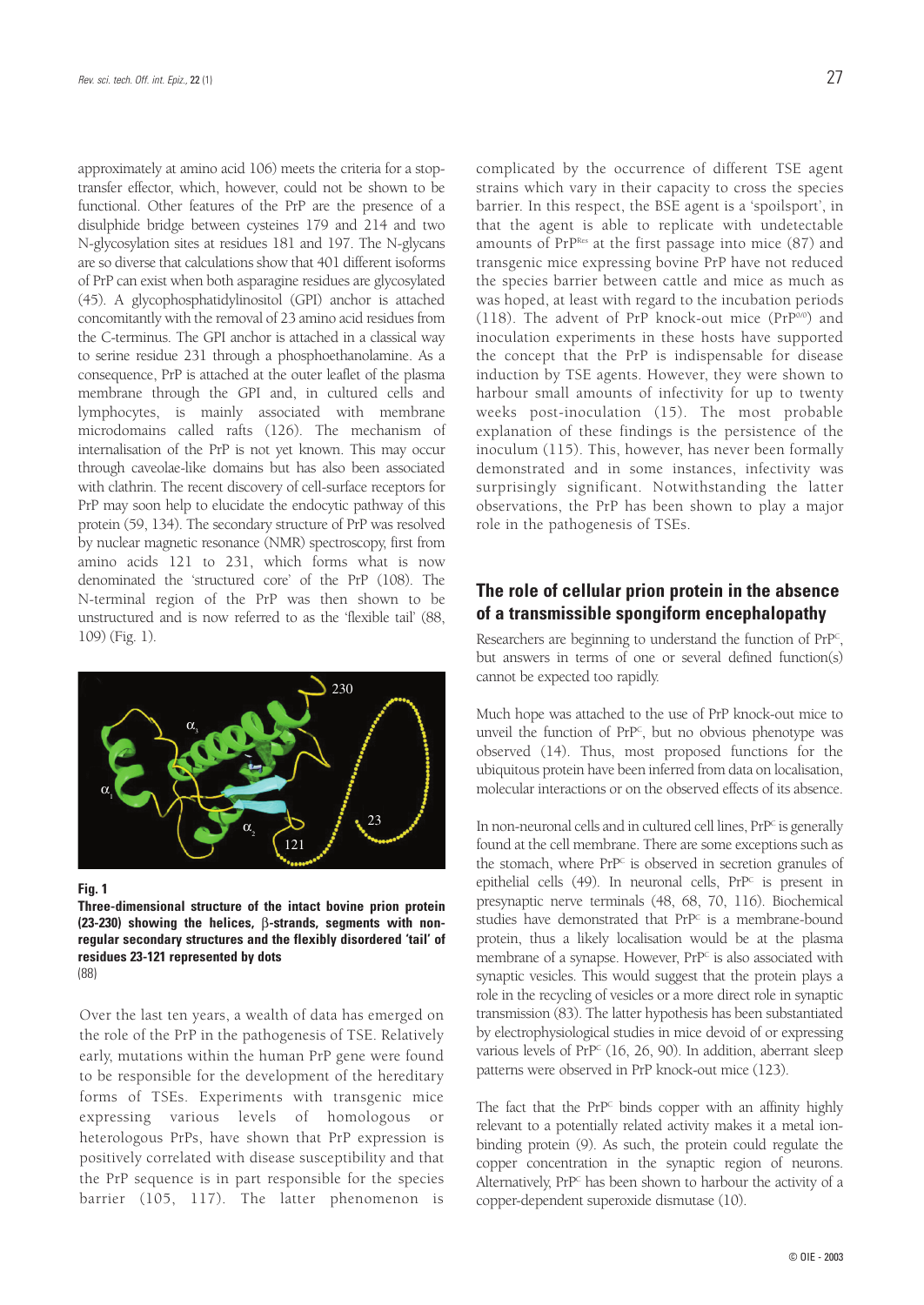Several experimental findings suggest that the PrP may play a major role in cell survival: the protein can bind to the antiapoptotic factor Bcl2 (84) and induce neuroprotective signals  $(5, 22)$ . Moreover, primary neurons taken from PrP<sup>o/0</sup> are less resistant to serum deprivation than their PrP-expressing counterparts (85).

Recent efforts to identify PrP-binding molecules have led to the discovery of several receptor candidates for the PrP among which the 37/67 kDa laminin receptor (LRP/LR) (59) and murine stress inducible protein I (mSTI) (134). The LRP/LR mediates PrP internalisation, suggesting a role in the endocytic pathway of the protein. However, whether the LRP/LR acts as the cellular receptor for recycling or catabolism of endogenous PrP, whether it acts as the receptor for PrPRes, hence promoting cell-to-cell propagation of infectivity, or whether it interacts with PrP molecules present at the surface of other cells, thus contributing to cell communication and survival (maybe via the activation of the tyrosine kinase fyn [97]) is unknown.

#### **Modern understanding of prion replication**

The disease-associated isoform of the protein is referred to as PrP<sup>Sc</sup> (for scrapie) or PrP<sup>Res</sup>, which is an operational definition due to the fact that when submitted to proteolytic digestion, a protease-resistant core is yielded that can be typically recognised by electrophoresis (named PrP27-30 because of the molecular weight of the bands corresponding to di- and monoglycosylated PrP) (4). The PrPRes represents an abnormal structural conformation of the cellular prion protein  $Pr^{pc}(19, 19)$ 58, 100). The protein has a higher ß-sheet content than its normal counterpart (Table I) but at present, assigning additional ß-sheets to specific regions of the protein is risky.

#### **Table I**

**Secondary structure of the cellular prion protein, the scrapieassociated prion protein and the prion protein 27-30 (after partial proteolytic digestion of the scrapie-associated prion protein)** (100)

| Percentage of<br>secondary structure | $\beta$ -sheet | $\alpha$ -helices |    | $\beta$ turns Random coils |
|--------------------------------------|----------------|-------------------|----|----------------------------|
| Pr <sub>PC</sub> (a)                 | 3              | 42                | 32 | 23                         |
| Prpsc (b)                            | 43             | 30                | 11 | 16                         |
| PrP 27-30(c)                         | 54             | 21                | 9  | 16                         |
|                                      |                |                   |    |                            |

(a) Cellular prion protein (PrP<sup>c</sup>)

(b) Scrapie-associated prion protein (PrP<sup>Sc</sup>)

(c) Prion protein (PrP)

Within the framework of the prion hypothesis, the infectious agent is composed entirely of PrPRes. In the heterodimerisation model, one PrPRes molecule associates with a native, hostsynthesised PrP molecule to which the agent imprints the same abnormal conformation, which can then be transmitted to a further molecule (25). This model implies that a high energy barrier is overcome at each new structural transconformation. The PrPRes molecules would eventually aggregate.

This process could be assisted by a molecular chaperone or another unknown host factor, referred to as factor X, since experimental findings have provided clues to the existence thereof (121).

Formation of PrPRes may follow a nucleation process where conversion of  $PrP^c$  into  $PrP^{\text{Res}}$  is a slow and rate-limiting step resulting in a polymerisation nucleus composed of PrPRes oligomers. Addition of  $PrP^c$  to the nucleus generates large amyloid polymers of PrPRes (76). Analysis of the structural states of PrP using decreasing amounts of detergent showed that PrP forms an alpha-helical dimer, then an oligomer rich in ß-sheets, which then aggregates into large polymers (75).

Recent findings have reconciled the existence of several TSE strains with the PrP-only concept. The strain specificity of TSE agents may be enciphered by the multiplicity of structural conformations possibly harboured by a PrP molecule. In 1985, Kascsak and co-workers described several aspects of PrPRes after electrophoretic separation and immunodetection (78). From 1996, these biochemical analyses of PrP received new impetus and showed that PrPRes could display different electrophoretic patterns characteristic of various strains (28, 101). The differences lie in the degree of glycosylation of the PrPRes and in the gel mobility of the protein, which, in turn, depends on the size of the protease-resistant fragment. The protease cleavage site varies depending on the strain; this has been attributed to a distinct conformation of the abnormally folded, pathogenic, PrP (122). Although the current consensus is that the variety of TSE strains is not exactly reproduced by that of the electrophoretic patterns of PrP (72), these findings have provided an alternative explanation for the TSE strain phenomenon. The strains all correspond to a different fold of the abnormal protein, which provides a specific template for the faithful conversion of the host protein into the diseaseinducing conformer. From this point on, 'TSE strains' can be referred to as 'prion strains'. Another PrP-based method able to discriminate between different strains is called the conformation-dependent immunoassay (CDI). The assay exploits the fact that discrete PrP epitopes can be differentially recognised by the antibodies used in the assay depending on the conformation of the abnormally folded protein (113).

#### **Alternative hypotheses**

In recent years there have been claims that BSE is not induced by prions or even so-called 'TSE agents', but that it, like other diseases of the same family, is due, similarly to multiple sclerosis, to acinetobacter (43) or organophosphate poisoning (106, 107). Had these assertions been well founded, they would have had a major impact on BSE risk analysis and management. However, they do not withstand thorough scientific analysis. In the first case, none of the postulates of Koch incriminating acinetobacter as the aetiological agent of TSEs are fulfilled. The obvious reason for dismissing the second hypothesis is the transmissibility of TSEs.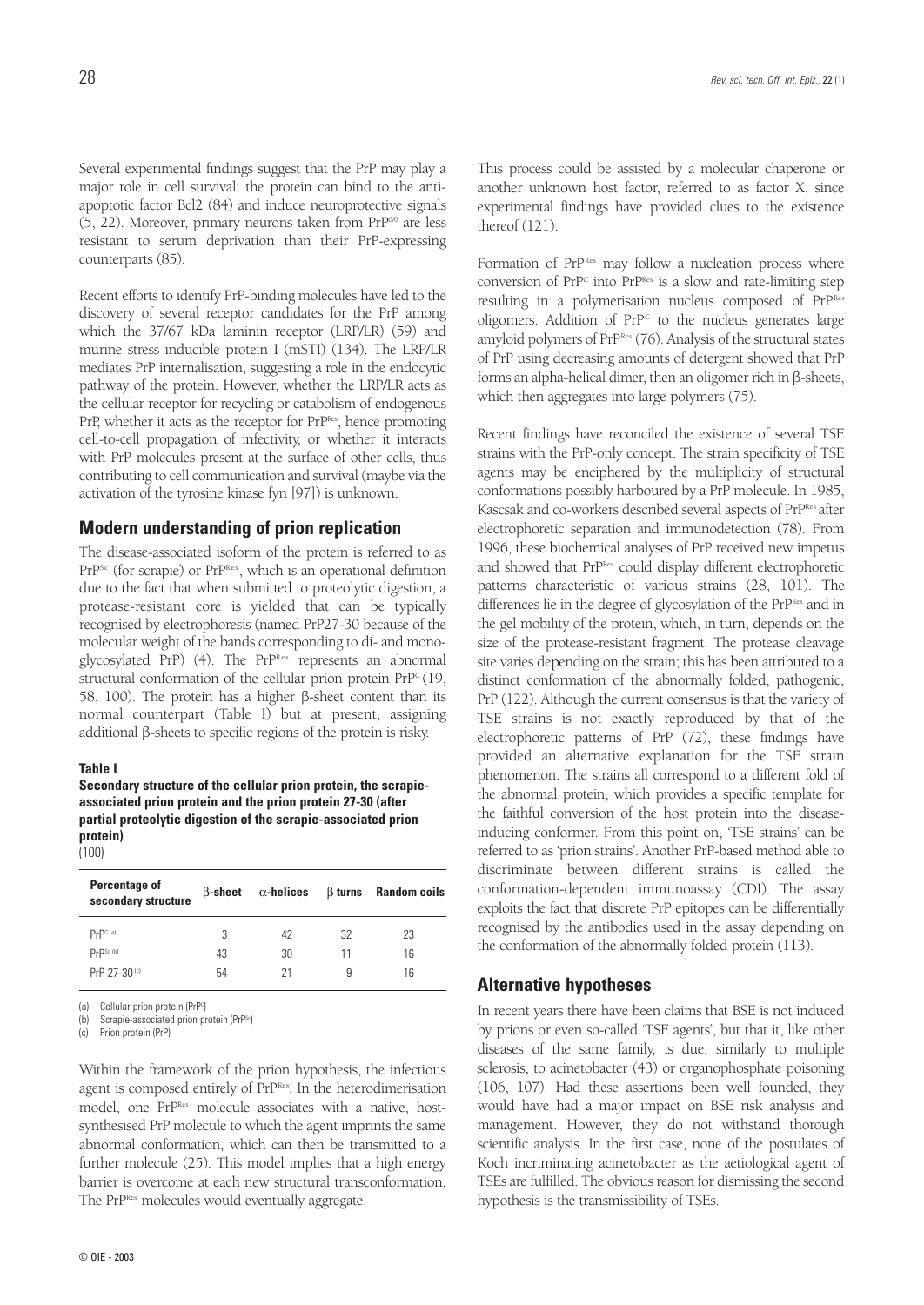Today, alternatives to the 'protein-only' hypothesis rely mainly on a few facts, i.e. the virus-like pathogenesis of infection, the existence of several strains of the agent and the fact that infectivity is not strictly associated with PrPRes in some situations. Under certain experimental conditions, inoculated animals develop a TSE-like disease although no PrPRes can be detected. This has been observed in wild-type mice inoculated with BSE (87) as well as in transgenic mice inoculated with human TSEs (27, 91, 121). A widely preferred interpretation of these observations is that the pathogenic, misfolded PrP species is not necessarily protease-resistant and that  $Pr^{Sc}$  or  $Pr^{P*}$ would therefore be a better designation of the infectious protein than PrPRes. The alternative interpretation, that the infectious agent comprises a hitherto undiscovered molecule (presumably but not necessarily a nucleic acid) in addition to PrP, cannot yet be discounted.

The viral hypothesis advances that TSE agents are composed of an amyloidogenic virus probably defective in capsid proteins (hence no viral particles are seen by electron microscopy). This hypothesis has been substantiated by the fact that nucleic acids co-purify with the PrP (1, 2). Moreover, infectivity associated with the brain of CJD-infected hamsters sediments at 120 S, corresponding to ribonucleoprotein complexes (119). Treatment of similar fractions with ribo- and micrococcal nucleases did not lead to significant decreases in infectivity (120). This shows that the observed resistance of TSE infectivity to nucleases should not be taken as evidence against nucleic acid participation in the infectious particle. Indeed, packaging into a protein, as in conventional viruses, would render the nucleic acid inaccessible to the action of nucleases.

However, attempts to identify nucleic acids correlated with infectivity have not always met with success. Applying return refocusing gel electrophoresis (RRGE) techniques to nucleasetreated infectious fractions from scrapie-infected hamsters has shown that, if at least one molecule of nucleic acid is to be associated with one infectious unit, the maximum size is in the range of 76 nucleotides. The size could reach about 240 nucleotides if the nucleic acid population were allowed to be heterogeneous (79).

The virino hypothesis was first formulated by Dickinson and Outram in 1979 (39). The original hypothesis was based on the observation of the absence of immune reaction in the infected host, as well as the existence of several strains of agent and their capacity to undergo mutations as an indicator of an independent genome. The virino was seen as an informational molecule (probably a nucleic acid) and a host protein or multimeric complex that would account for the immunological neutrality of the virino and resistance to host defences. This hypothesis has since been readjusted based on data on the molecular biology of the PrP (40, 41, 80). Today, the 'modern' virino should be envisaged as a complex between a nucleic acid, too small to encode any protein, and host PrP to which the infective agent would imprint an abnormal conformation through interference with normal metabolism.

#### **Much remains to be discovered**

The ultimate proof that misfolded PrP is the infectious agent responsible for TSEs could be obtained by expressing recombinant PrP and manipulating the resultant protein in a test tube in such a way that misfolding occurs, then to prove by bioassay that the PrP has become infectious and reproduces a disease that has all the characteristics of a TSE in the recipient animal. This demonstration has long been hampered by the fact that the only existing *in vitro* conversion assay involved the addition to the test tube of excess PrPRes extracted from infectious brain (18). In this experimental set-up, the high input of infectivity obviated the possibility of reliably detecting *de novo* infectivity arising from normal PrP being converted to PrPRes. However, experiments using heterologous hamster PrP to convert chimaeric mouse-hamster PrP and mice as recipient animals to detect infectivity did not show any evidence of *de novo* generation of infectivity (71). Recent tools such as protein misfolding cyclic amplification (PMCA), which combine the use of crude brain homogenate in a reaction tube with that of sonication and iterative cycles of *in vitro* conversion, may be more suitable for demonstrating new infectivity arising from the conversion of PrP into PrPRes (112). Results using such techniques are, however, still pending, and whether an undisputable answer to the question of the molecular basis of infectivity will be provided in the near future is increasingly uncertain. The need for some co-factors of conversion present in brain homogenates may support the concept of the 'factor X' or even an infectivity-related nucleic acid. Although much research is still required before forging this link, it certainly seems that the PrP may not be the only player in TSEs.

# Conclusion

Research in the field of TSEs has made major advances in the last decade. Data on TSE pathogenesis that already existed prior to the outbreak of BSE have been fundamental to implementing measures for the protection of public health. Modern tools of biology have since further explored the role of the PrP in these diseases with success, even if many questions still remain unanswered. In addition, technological advances and the use of the PrP as the hallmark for the presence of infectivity in the central nervous system have led to the development of diagnostic tests suitable for large-scale use (98). These tests have further contributed to BSE risk management. In this respect, the next step forward will be the development of practical ante-mortem diagnostic procedures. If TSE research continues at the same pace, new developments that can be foreseen in immunological and therapeutic approaches of TSEs will also have an impact on the management of animal and human TSEs.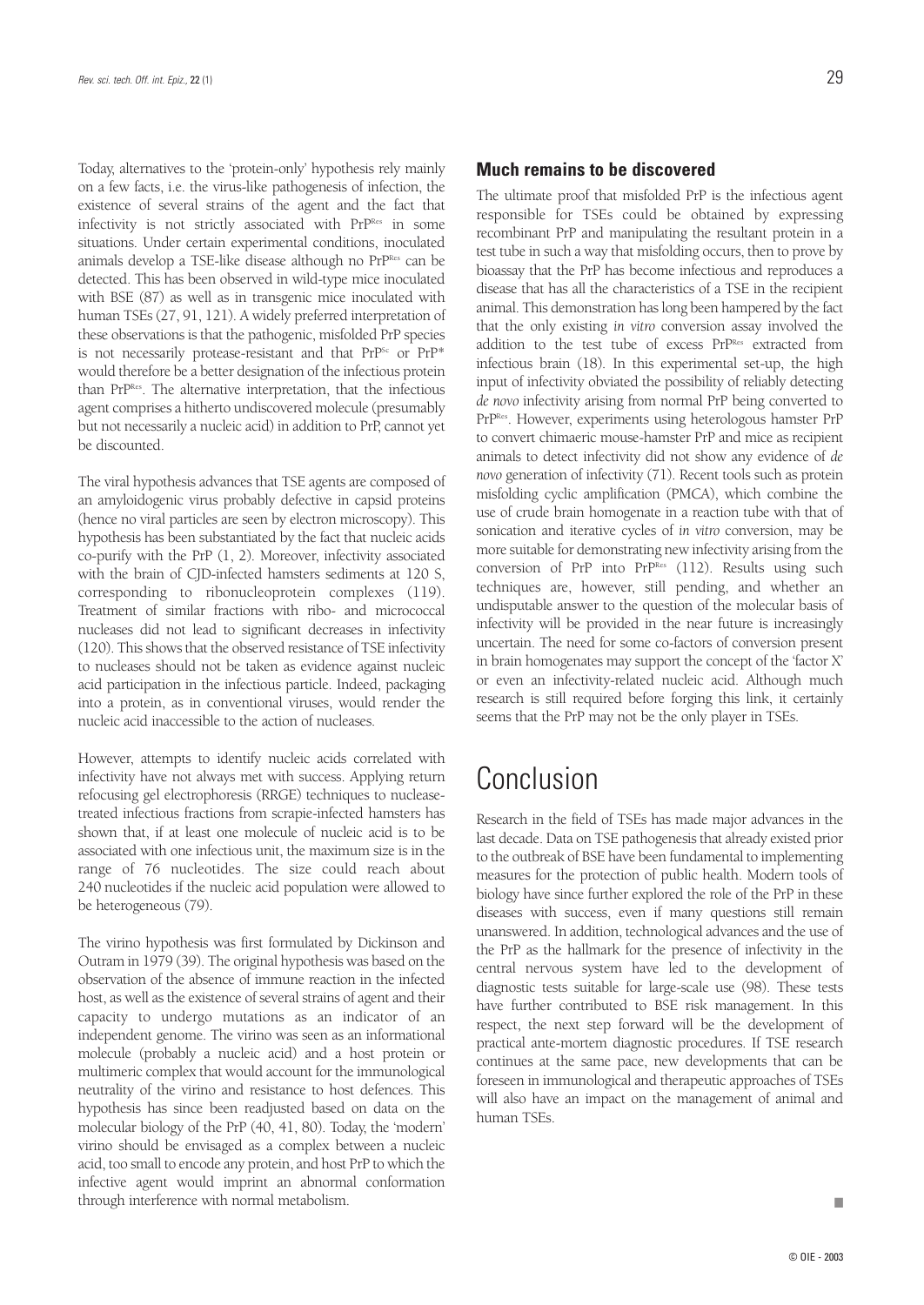## **Les encéphalopathies subaiguës spongiformes transmissibles**

C.I. Lasmézas

#### **Résumé**

Les encéphalopathies subaiguës spongiformes transmissibles (ESST) constituent un groupe d'affections neurodégénératives qui, par rapport à l'espérance de vie de l'espèce hôte, se caractérisent par une très longue durée d'incubation. Les lésions se confinent au système nerveux central, même si la pathogenèse de l'infection comprend une première phase de réplication des agents infectieux dans les organes lymphoïdes, suivie d'une phase de neuro-invasion. Ces maladies ont toujours une issue fatale. On ne dispose actuellement d'aucun remède ou prophylaxie contre ces affections. Après avoir constitué une énigme par rapport aux connaissances scientifiques des microorganismes pendant plusieurs années, les agents responsables des ESST continuent à susciter des questions, notamment en ce qui concerne leur nature exacte. Ils sont généralement appelés agents des ESST ou prions, dans la mesure où ils se composeraient essentiellement de la forme modifiée d'une protéine de l'hôte, la protéine du prion (PrP). Une forme pathologique de la protéine du prion, appelée PrP<sup>sc</sup> (Sc signifiant scrapie, la dénomination anglo-saxonne de la tremblante) ou PrP<sup>Res</sup> – une définition opérationnelle découlant de sa résistance à la digestion protéolytique – s'accumule dans les organes cibles.

Ce chapitre introductif a pour objet de présenter les caractéristiques générales des ESST ainsi que nos dernières connaissances sur leurs agents et leur mode de réplication. Malgré les multiples questions restées sans réponse concernant ces maladies et leur étiologie, l'étude de leur pathogenèse, les dernières avancées dans la compréhension de la base moléculaire de l'accumulation du PrP et les dispositifs de dépistage sont autant d'outils permettant une gestion rationnelle du risque lié aux ESST.

#### **Mots-clés**

Encéphalopathie subaiguë spongiforme transmissible – Étiologie – Pathogenèse – Protéine du prion.

■

# **Las encefalopatías espongiformes transmisibles**

C.I. Lasmézas

#### **Resumen**

Las encefalopatías espongiformes transmisibles (EET) constituyen un grupo de enfermedades neurodegenerativas caracterizadas por un período de incubación muy largo con respecto a la esperanza de vida de las especies afectadas. Las lesiones se limitan al sistema nervioso central, pero la patogenia de la infección implica una etapa inicial de replicación de los agentes patógenos en los órganos linfoides, seguida de una fase de invasión del sistema nervioso. El desenlace es siempre mortal y en la actualidad no existe ningún medio de curación ni de prevención de estas enfermedades. Los agentes causantes de las EET constituyen desde hace años un enigma para nuestros conocimientos de los microorganismos, y todavía persisten varias incógnitas sobre su naturaleza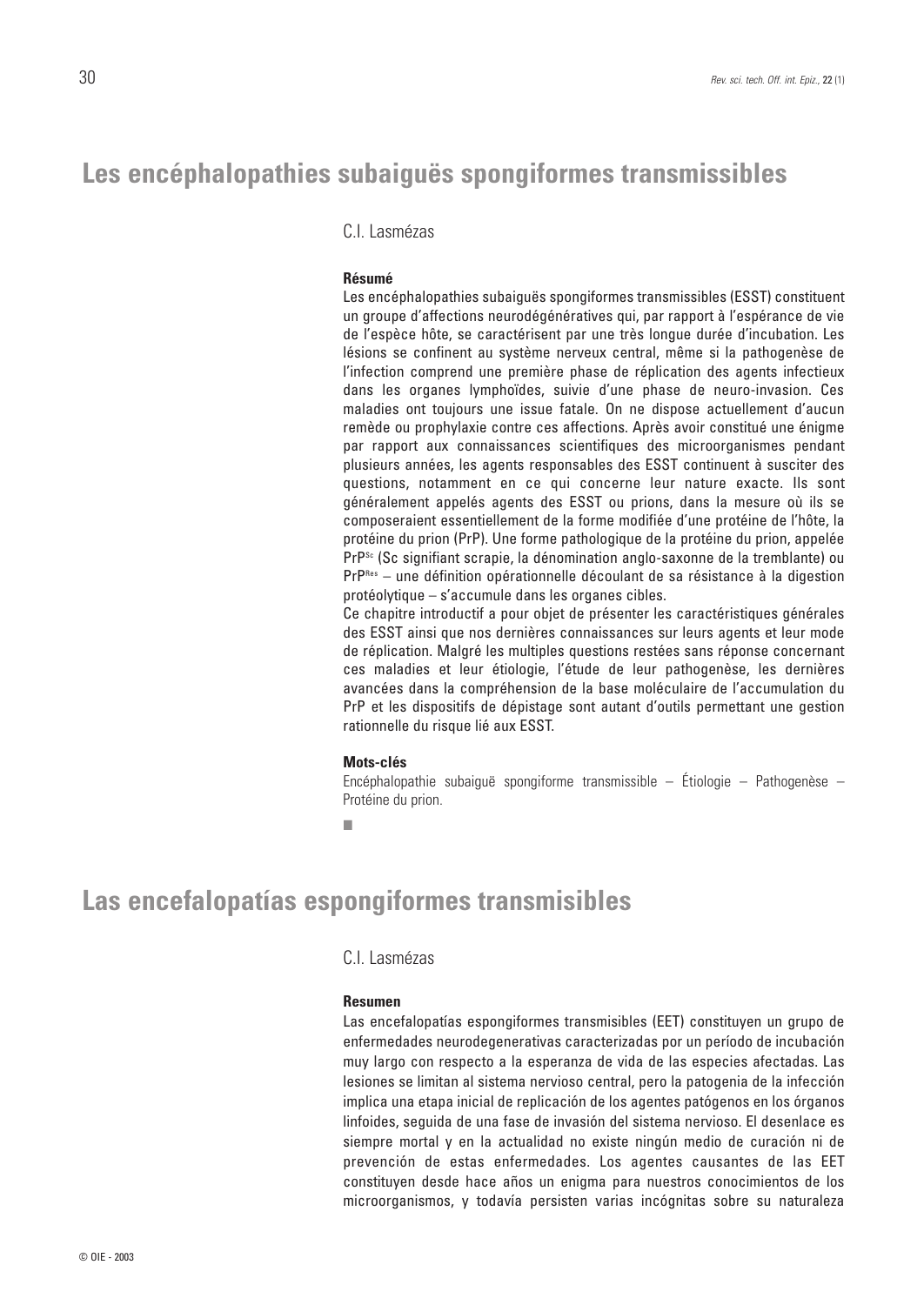exacta. Son denominados habitualmente agentes de EET o priones, porque se piensa que derivan de una proteína huésped modificada, la proteína prion (PrP). Una forma patológica de la proteína prion, denominada PrP<sup>Sc</sup> (en referencia al prurigo lumbar, *scrapie* en inglés) o PrP<sup>Res</sup> (definición que hace referencia a la resistencia a la digestión proteolítica) se acumula en los tejidos diana.

El objeto de este capítulo de introducción es presentar las características generales de las EET y los últimos conocimientos sobre sus agentes causantes, así como sobre la forma en que éstos se replican. Pese a las numerosas incógnitas sobre estas enfermedades y su etiología, el conocimiento de su patogenia y los últimos descubrimientos sobre la base molecular de la acumulación de la PrP, así como los adelantos en la creación de sistemas de detección, permiten una gestión satisfactoria del riesgo de EET.

#### **Palabras clave**

Encefalopatías espongiformes transmisibles – Etiología – Patogenia – Proteína prion.

■

# **References**

- 1. Akowitz A., Manuelidis E.E. & Manuelidis L. (1993). Protected endogenous retroviral sequences copurify with infectivity in experimental Creutzfeldt-Jakob disease. *Arch. Virol.*, **130**, 301-316.
- 2. Akowitz A., Sklaviadis T. & Manuelidis L. (1994). Endogenous viral complexes with long RNA cosediment with the agent of Creutzfeldt-Jakob Disease. *Nucleic Acids Res.*, **22**, 1101-1107.
- 3. Bell J.E. & Ironside J.W. (1993). Neuropathology of spongiform encephalopathies in humans (I.V. Allen, ed.). *Br. med. Bull.*, **49**, 738-777.
- 4. Bolton D.C., McKinley M.P. & Prusiner S.B. (1984). Molecular characteristics of the major scrapie prion protein. *Biochemistry*, **23**, 5898-5906.
- 5. Bounhar Y., Zhang Y., Goodyer C.G. & Leblanc A. (2001). Prion protein protects human neurons against Bax-mediated apoptosis. *J. biol. Chem.*, **276**, 39145-39149.
- 6. Bradley R. & Wilesmith J.W. (1993). Epidemiology and control of bovine spongiform encephalopathy (BSE). *Br. med. Bull.*, **49**, 932-959.
- 7. Brotherston J.G., Renwick C.C., Stamp J.T. & Zlotnik I. (1968). – Spread of scrapie by contact to goats and sheep. *J. comp. Pathol.*, **78**, 9-17.
- 8. Brown D.R., Schmidt B. & Kretzschmar H.A. (1996). Role of microglia and host prion protein in neurotoxicity of a prion protein fragment. *Nature*, **380**, 345-347.
- 9. Brown D.R., Qin K., Herms J.W., Madlung A., Manson J., Strome R., Fraser P.E., Kruck T., von Bohlen A., Schulz-Schaeffer W., Giese A., Westaway D. & Kretzschmar H. (1997). – The cellular prion protein binds copper *in vivo*. *Nature*, **390**, 684-687.
- 10. Brown D.R., Wong B.S., Hafiz F., Clive C., Haswell S.J. & Jones I.M. (1999). – Normal prion protein has an activity like that of superoxide dismutase. *Biochem. J.*, **344 Pt 1**, 1-5.
- 11. Brown P., Cervenakova L., Goldfarb L.G., McCombie W.R., Rubenstein R., Will R.G., Pocchiari M., Martinez-Lage J.F., Scalici C., Masullo C., Graupera G., Ligan J. & Gajdusek D.C. (1994). – Iatrogenic Creutzfeldt-Jakob disease: an example of the interplay between ancient genes and modern medicine. *Neurology*, **44**, 291-293.
- 12. Bruce M., Chree A., McConnell I., Foster J., Pearson G. & Fraser H. (1994). – Transmission of bovine spongiform encephalopathy and scrapie to mice: strain variation and the species barrier. *Philos. Trans. roy. Soc. Lon., B, biol. Sci.*, **343**, 405-411.
- 13. Bruce M.E., McConnell I., Will R.G. & Ironside J.W. (2001). Detection of variant Creutzfeldt-Jakob disease infectivity in extraneural tissues. *Lancet*, **358**, 208-209.
- 14. Büeler H., Fischer M., Lang Y., Bluethmann H., Lipp H.-P., Dearmond S.J., Prusiner S.B., Aguet M. & Weissmann C. (1992). – Normal development and behaviour of mice lacking the neuronal cell surface PrP protein. *Nature*, **356**, 577-582.
- 15. Büeler H., Aguzzi A., Sailer A., Greiner R.A., Autenried P., Aguet M. & Weissmann C. (1993). – Mice devoid of PrP are resistant to scrapie. *Cell*, **73**, 1339-1347.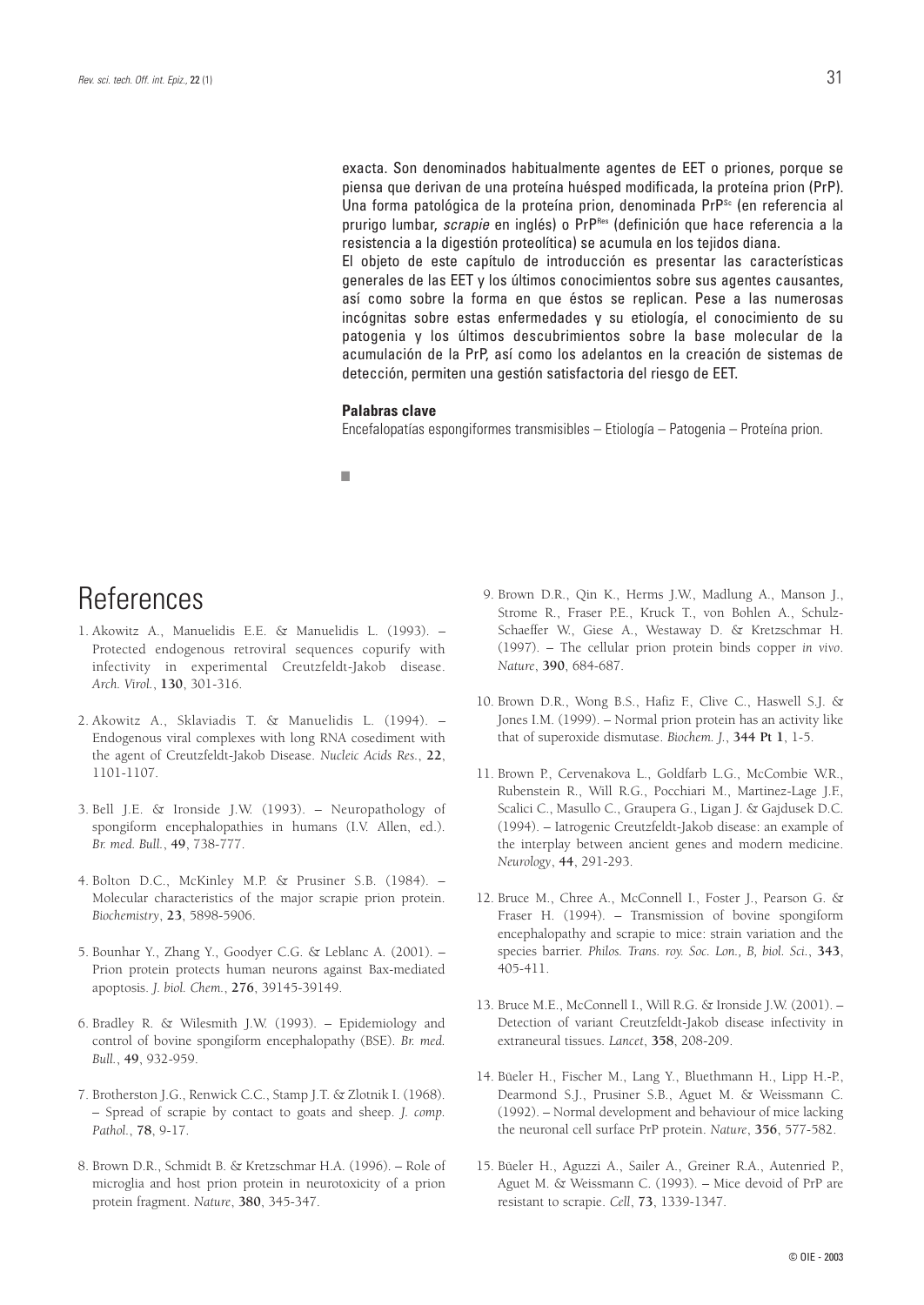- 16. Carleton A., Tremblay P., Vincent J.D. & Lledo P.M. (2001). Dose-dependent, prion protein (PrP)-mediated facilitation of excitatory synaptic transmission in the mouse hippocampus. *Pflügers Arch.*, **442**, 223-229.
- 17. Carlson G.A., Goodman P.A., Lovett M., Taylor B.A., Marshall S.T., Torchia M.P., Westaway D. & Prusiner S.B. (1988). – Genetics and polymorphism of the mouse prion gene complex: the control of scrapie incubation time. *Molec. cell. Biol.*, **8**, 5528-5540.
- 18. Caughey B., Raymond G.J., Priola S.A., Kocisko D.A., Race R.E., Bessen R.A., Lansbury P.T. Jr & Chesebro B. (1999). – Methods for studying prion protein (PrP) metabolism and the formation of protease-resistant PrP in cell culture and cell-free systems. An update. *Molec. Biotechnol.*, **13**, 45-55.
- 19. Caughey B.W., Dong A., Bhat K.S., Ernst D., Hayes S. & Caughey W.S. (1991). – Secondary structure analysis of the scrapie-associated protein PrP 27-30 in water by infrared spectroscopy. *Biochemistry*, **30**, 7672-7680.
- 20. Chapman J., Brown P., Rabey J.M., Goldfarb L.G., Inzelberg R., Gibbs C.J., Gajdusek D.C. & Korczyn A.D. (1992). – Transmission of spongiform encephalopathy from a familial Creutzfeldt-Jakob disease patient of Jewish Libyan origin carrying the PRNP codon-200 mutation. *Neurology*, **42**, 1249-1250.
- 21. Chesebro B., Race R., Wehrly K., Nishio J., Bloom M., Lechner D., Bergstrom S., Robbins K., Mayer L., Keith J.M., Garon C. & Haase A. (1985). – Identification of scrapie prion protein-specific mRNA in scrapie infected and uninfected brain. *Nature*, **315**, 331-333.
- 22. Chiarini L.B., Freitas A.R., Zanata S.M., Brentani R.R., Martins V.R. & Linden R. (2002). – Cellular prion protein transduces neuroprotective signals. *EMBO J.*, **21**, 3317-3326.
- 23. Claridge J. (1795). Letters and papers on agriculture to the society instituted at Bath. *Letters Agric. Bath Soc.*, **7**, 72.
- 24. Clouscard C., Beaudry P., Elsen J.-M., Milan D., Dussaucy M., Bounneau C., Schelcher F., Chatelain J., Launay J.-M. & Laplanche J.-L. (1995). – Different allelic effects of the codons 136 and 171 of the prion protein gene in sheep with natural scrapie. *J. gen. Virol.*, **76**, 2097-2101.
- 25. Cohen F.E., Pan K.M., Huang Z., Baldwin M., Fletterick R.J. & Prusiner S.B. (1994). – Structural clues to prion replication. *Science*, **264**, 530-531.
- 26. Collinge J., Whittington M.A., Sidle K.C., Smith C.J., Palmer M.S., Clarke A.R. & Jefferys J.G. (1994). – Prion protein is necessary for normal synaptic function. *Nature*, **370**, 295-297.
- 27. Collinge J., Palmer M.S., Sidle K.C.L., Gowland I., Medori R., Ironside J. & Lantos P. (1995). – Transmission of fatal familial insomnia to laboratory animals. *Lancet*, **346**, 569-570.
- 28. Collinge J., Sidle K.C.L., Meads J., Ironside J. & Hill A.F. (1996). – Molecular analysis of prion strain variation and the aetiology of 'new variant' CJD. *Nature*, **383**, 685-690.
- 29. Creutzfeldt H.G. (1920). Uber eine eigenartige herdformige Erkrankung des Zentralnervensystems. *Zeitung Neurol. Psychiatr.*, **57**, 1-18.
- 30. Cuillé J. & Chelle P.L. (1938). La tremblante du mouton est bien inoculable. *C.R. Acad. Sci. (Paris)*, **206**, 78-79.
- 31. Dawson M., Wells G.A.H. & Parker B.N.J. (1990). Preliminary evidence of the experimental transmissibility of bovine spongiform encephalopathy to cattle. *Vet. Rec.*, **126**, 112-113.
- 32. Dickinson A.G. (1975). Host-pathogen interactions in scrapie. *Genetics*, **79**, 387-395.
- 33. Dickinson A.G. (1976). Scrapie in sheep and goats. *In* Slow virus diseases of animals and man (R.H. Kimberlin, ed.). North-Holland, Amsterdam, 209-241.
- 34. Dickinson A.G., Meikle V.M.H. & Fraser H.G. (1968). Identification of a gene which controls the incubation period of some strains of scrapie agent in mice. *J. comp. Pathol.*, **78**, 293-299.
- 35. Dickinson A.G., Fraser H., Meikle V.M.H. & Outram G.W. (1972). – Competition between different scrapie agents in mice. *Nat. New Biol.*, **237**, 244-245.
- 36. Dickinson A.G., Stamp J.T. & Renwick C.C. (1974). Maternal and lateral transmission of scrapie in sheep. *J. comp. Pathol.*, **84**, 19-25.
- 37. Dickinson A.G., Fraser H., McConnell I., Outram G.W., Sales P.I. & Taylor D.M. (1975). – Extraneural competition between different scrapie agents leading to loss of infectivity. *Nature*, **253**, 556.
- 38. Dickinson A.G. & Fraser H. (1977). Scrapie pathogenesis in inbred mice: an assessment of host control and response involving many strains of agent. *In* Slow virus infections of the central nervous system (V. ter Meulen & M. Katz, eds). Springer, New York, 3-14.
- 39. Dickinson A.G. & Outram G.W. (1979). The scrapie replication-site hypothesis and its implication for pathogenesis. *In* Slow transmissible diseases of the nervous system (S.B. Prusiner & W.J. Hadlow, eds), Vol.2. Academic Press, New York, 13-31.
- 40. Dickinson A.G. & Outram G.W. (1988). Genetic aspects of unconventional virus infections: the basis of the virino hypothesis. *In* Novel infectious agents and the central nervous system. Ciba Foundation Symposium no. 135. John Wiley & Sons, Chichester, 63-83.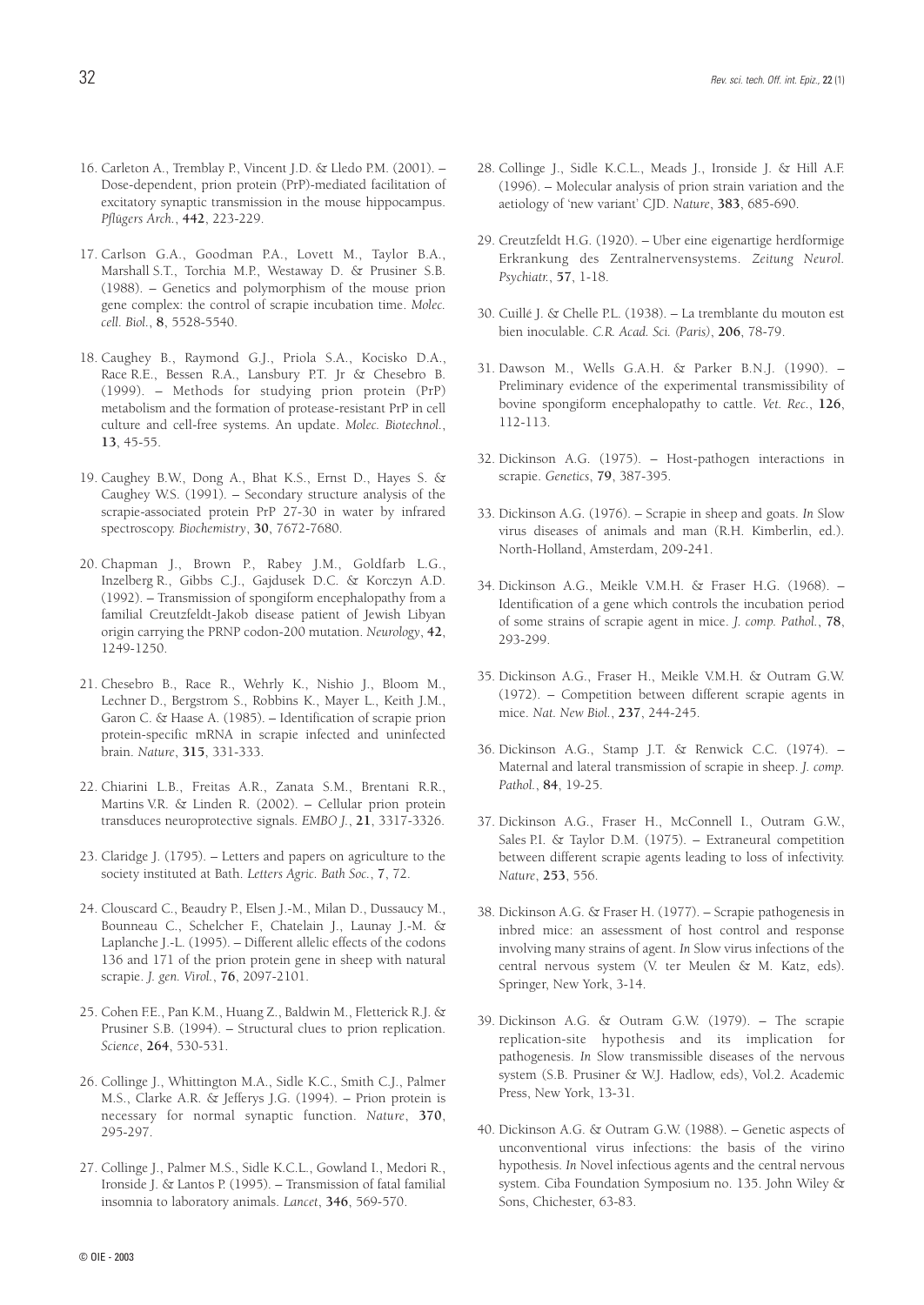- 41. Dickinson A.G., Outram G.W., Taylor D.M. & Foster J.D. (1989). – Further evidence that scrapie agent has an independant genome. *In* Unconventional virus diseases of the central nervous system (L.A. Court, D. Dormont, P. Brown & D.T. Kingsbury, eds), 2-6 December 1986, Paris. CEA Diffusion, Fontenay-aux-Roses, 446-459.
- 42. Diener T.O., McKinley M.P. & Prusiner S.B. (1982). Viroids and prions. *Proc. natl Acad. Sci. USA*, **79**, 5220-5224.
- 43. Ebringer A., Thorpe C., Pirt J., Wilson C., Cunningham P. & Ettelaie C. (1997). – Bovine spongiform encephalopathy: is it an autoimmune disease due to bacteria showing molecular mimicry with brain antigens? *Environ. Hlth Perspect.*, **105**, 1172-1174.
- 44. Eklund C.M., Kennedy R.C. & Hadlow W.J. (1967). Pathogenesis of scrapie virus infection in the mouse. *J. infect. Dis.*, **117**, 15-22.
- 45. Endo T., Groth D., Prusiner S.B. & Kobata A. (1989). Diversity of oligosaccharide structures linked to asparagines of the scrapie prion protein. *Biochemistry*, **28**, 8380-8388.
- 46. Forloni G., Angeretti N., Chiesa R., Monzani E., Salmona M., Bugiani O. & Tagliavini F. (1993). – Neurotoxicity of a prion protein fragment. *Nature*, **362**, 543-546.
- 47. Foster J.D. & Dickinson A.G. (1988). The unusual properties of CH1641, a sheep-passaged isolate of scrapie. *Vet. Rec.*, **123**, 5-8.
- 48. Fournier J.-G., Escaig-Haye F., Villemeur T.B.D. & Robain O. (1995). – Ultrastructural localisation of cellular prion protein in synaptic boutons of normal hamster hippocampus. *C.R. Acad. Sci.*, **318**, 339-344.
- 49. Fournier J.-G., Escaig-Haye F., Villemeur T.B.D., Robain O., Lasmézas C.I., Deslys J.-P., Dormont D. & Brown P. (1998). – Distribution and submicroscopic immunogold localization of cellular prion protein (PrPC ) in extracerebral tissues. *Cell Tissue Res.*, **292**, 77-84.
- 50. Fraser H. (1982). Neuronal spread of scrapie agent and targeting of lesions within the retino-tectal pathway. *Nature*, **295**, 149-150.
- 51. Fraser H. (1993). Diversity in the neuropathology of scrapie-like diseases in animals. *Br. med. Bull.*, **49**, 792-809.
- 52. Fraser H. & Dickinson A.G. (1973). Scrapie in mice: agentstrain differences in the distribution and intensity of grey matter vacuolation. *J. comp. Pathol.*, **83**, 29-40.
- 53. Fraser H., Davies D., McConnell I. & Farquhar C.F. (1989). Are radiation-resistant, post-mitotic, long-lived (RRPMLL) cells involved in scrapie replication? *In* Unconventional virus diseases of the central nervous system (L.A. Court, D. Dormont, P. Brown & D.T. Kingsbury, eds), 2-6 December 1986, Paris. CEA Diffusion, Fontenay-aux-Roses, 563-574.
- 54. Gajdusek D.C. (1963). Kuru. *Trans. roy. Soc. trop. Med. Hyg.*, **57**, 151-169.
- 55. Gajdusek D.C. (1977). Unconventional viruses and the origin and disappearance of kuru. *Science*, **197**, 943-960.
- 56. Gajdusek D.C., Gibbs C.J. & Alpers M.P. (1966). Experimental transmission of a kuru-like syndrome in chimpanzees. *Nature*, **209**, 794-796.
- 57. Gajdusek D.C. & Gibbs C.J. (1971). Transmission of the two subacute spongiform encephalopathies of man (kuru and Creutzfeldt-Jakob disease) to New World monkeys. *Nature*, **230**, 588-591.
- 58. Gasset M., Baldwin M.A., Fletterick R.J. & Prusiner S.B. (1993). – Perturbation of the secondary structure of the scrapie prion protein under conditions that alter infectivity. *Proc. natl Acad. Sci. USA*, **90**, 1-5.
- 59. Gauczynski S., Peyrin J.-M., Haik S., Leucht C., Hundt C., Rieger R., Krasemann S., Deslys J.-P., Dormont D., Lasmézas C.I. & Weiss S. (2001). – The 37-kDa/67-kDa laminin receptor acts as the cell-surface receptor for cellular prion protein. *EMBO J.*, **20**, 5863-5875.
- 60. Ghani A.C., Ferguson N.M., Donnelly C.A. & Anderson R.M. (2000). – Predicted vCJD mortality in Great Britain. *Nature*, **406**, 583-584.
- 61. Goldfarb L.G., Mitrova E., Brown P., Toh B.H. & Gajdusek D.C. (1990). – Mutation in codon 200 of scrapie amyloid protein gene in two clusters of Creutzfeldt-Jakob disease in Slovakia. *Lancet*, **336**, 514-515.
- 62. Goldgaber D., Goldfarb L.G., Brown P., Asher D.M., Brown W.T., Len S., Teener J.W., Feinstone S.M., Rubenstein R., Kascsak R.J., Boellard J.W. & Gajdusek D.C. (1989). – PrP gene mutations in familial Creutzfeldt-Jakob disease and Gerstmann-Straüssler-Scheinker syndrome. *J. experim. Neurol.*, **106**, 204-206.
- 63. Goldmann W., Hunter N., Martin T., Dawson M. & Hope J. (1991). – Different forms of the bovine PrP gene have 5 or 6 copies of a short, G-C-rich element in the protein-coding exon. *J. gen. Virol.*, **72**, 201-204.
- 64. Griffith J.S. (1967). Self-replication and scrapie. *Nature*, **215**, 1043-1044.
- 65. Hadlow W.J., Eklund C.M., Kennedy R.C., Jackson T.A., Whitford H.W. & Boyle C.C. (1974). – Course of experimental scrapie virus infection in the goat. *J. infect. Dis.*, **129**, 559-567.
- 66. Hadlow W.J., Kennedy R.C. & Race R.E. (1982). Natural infection of Suffolk sheep with scrapie virus. *J. infect. Dis.*, **146**, 657-664.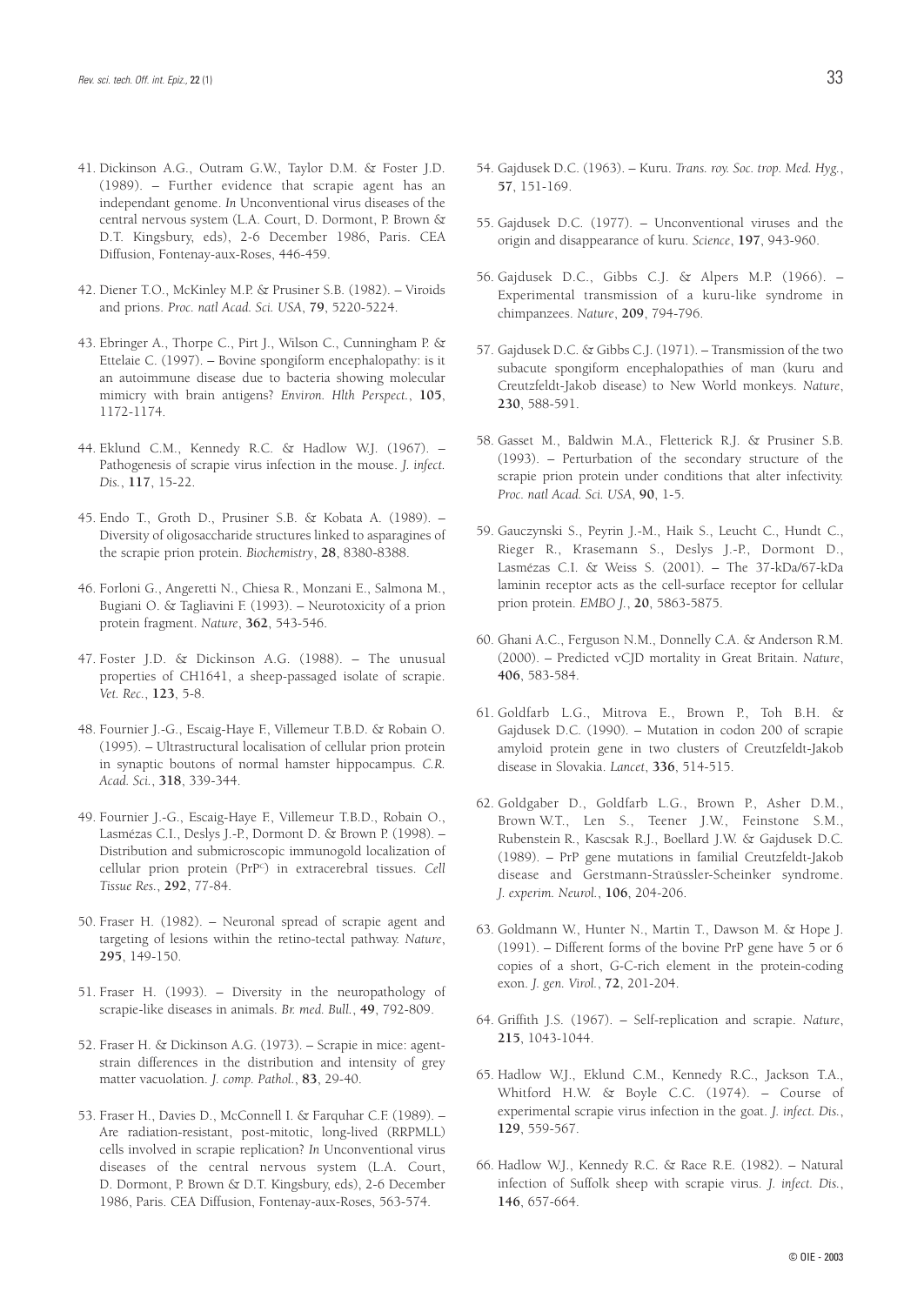- 67. Hadlow W.J., Jackson T.A. & Race R.E. (1984). Experimental infection of fetal and newborn Suffolk sheep with scrapie virus. *Am. J. vet. Res.*, **45**, 2637-2639.
- 68. Haeberle A.M., Ribaut-Barassin C., Bombarde G., Mariani J., Hunsmann G., Grassi J. & Bailly Y. (2000). – Synaptic prion protein immuno-reactivity in the rodent cerebellum. *Microsc. Res. Tech.*, **50**, 66-75.
- 69. Haik S., Peyrin J.M., Lins L., Rosseneu M.Y., Brasseur R., Langeveld J.P., Tagliavini F., Deslys J.P., Lasmézas C.I. & Dormont D. (2000). – Neurotoxicity of the putative transmembrane domain of the prion protein. *Neurobiol. Dis.*, **7**, 644-656.
- 70. Herms J., Tings T., Gall S., Madlung A., Giese A., Siebert H., Schurmann P., Windl O., Brose N. & Kretzschmar H. (1999). – Evidence of presynaptic location and function of the prion protein. *J. Neurosci.*, **19**, 8866-8875.
- 71. Hill A.F., Antoniou M. & Collinge J. (1999). Proteaseresistant prion protein produced *in vitro* lacks detectable infectivity. *J. gen. Virol.*, **80**, 11-14.
- 72. Hope J., Wood S.C., Birkett C.R., Chong A., Bruce M.E., Cairns D., Goldmann W., Hunter N. & Bostock C.J. (1999). – Molecular analysis of ovine prion protein identifies similarities between BSE and an experimental isolate of natural scrapie, CH1641 [published erratum appears in *J. gen. Virol.*, 2000 March, **81** (Pt 3), 851]. *J. gen. Virol.*, **80**, 1-4.
- 73. Hunter N., Foster J.D. & Hope J. (1992). Natural scrapie in British sheep: breeds, ages and PrP gene polymorphisms. *Vet. Rec.*, **130**, 389-392.
- 74. Jakob A. (1921). Uber eine eigenartige Erkrankung des Zentral-nervensystems mit bemerkenswertem anatomischem Befunde (spastische pseudosklerotische Encephalomyelopathie mit disseminierten Degenerationsherden). *Dtsch. Zeitschr. Nervenheilkd.*, **70**, 132-146.
- 75. Jansen K., Schäfer O., Birkmann E., Post K., Serban H., Prusiner S.B. & Riesner D. (2001). – Structural intermediates in the putative pathway from the cellular prion protein to the pathogenic form. *Biol. Chem.*, **382** (4), 683-691.
- 76. Jarrett J.T. & Lansbury P.T. (1993). Seeding one-dimensional crystallization of amyloid – a pathogenic mechanism in Alzheimer's disease and scrapie. *Cell*, **73**, 1055-1058.
- 77. Kahana E., Alter M., Braham J. & Sofer D. (1974). Creutzfeldt-Jakob disease: focus among Libyan Jews in Israel. *Science*, **183**, 90-91.
- 78. Kascsak R.J., Rubenstein R., Merz P.A., Carp R.L., Wisniewski H.M. & Diringer H. (1985). – Biochemical differences among scrapie-associated fibrils support the biological diversity of scrapie agents. *J. gen. Virol.*, **66**, 1715- 1722.
- 79. Kellings K., Meyer N., Mirenda C., Prusiner S.B. & Riesner D. (1993). – Analysis of nucleic acids in purified scrapie prion preparations. *Arch. Virol. Suppl.*, **7**, 215-225.
- 80. Kimberlin R.H. (1982). Scrapie agent: prions or virinos? *Nature*, **297**, 107-108.
- 81. Kimberlin R.H. & Walker C.A. (1979). Pathogenesis of mouse scrapie: dynamics of agent replication in spleen, spinal cord and brain after infection by different routes. *J. comp. Pathol.*, **89**, 551-562.
- 82. Kimberlin R.H. & Walker C.A. (1980). Pathogenesis of mouse scrapie: evidence for neural spread of infection to the CNS. *J. gen. Virol.*, **51**, 183-187.
- 83. Kretzschmar H.A., Tings T., Madlung A., Giese A. & Herms J. (2000). – Function of PrP(C) as a copper-binding protein at the synapse. *Arch. Virol. Suppl.*, **16**, 239-249.
- 84. Kurschner C. & Morgan J.I. (1995). The cellular prion protein (PrP) selectively binds to Bcl-2 in the yeast two-hybrid system. *Brain Res. Molec. Brain Res.*, **30**, 165-168.
- 85. Kuwahara C., Takeuchi A.M., Nishimura T., Haraguchi K., Kubosaki A., Matsumoto Y., Saeki K., Matsumoto Y., Yokoyama T., Itohara S. & Onodera T. (1999). – Prions prevent neuronal cell-line death. *Nature*, **400**, 225-226.
- 86. Lasmézas C.I., Deslys J.-P., Robain O., Demaimay R., Adjou K.T., Lamoury F., Ironside J., Hauw J.-J. & Dormont D. (1996). – BSE transmission to macaques. *Nature*, **381**, 743-744.
- 87. Lasmézas C.I., Deslys J.P., Robain O., Jaegly A., Beringue V., Peyrin J.-M., Fournier J.-G., Hauw J.-J., Rossier J. & Dormont D. (1997). – Transmission of the BSE agent to mice in the absence of detectable abnormal prion protein. *Science*, **275**, 402-405.
- 88. Lopez Garcia F., Zahn R., Riek R. & Wuthrich K. (2000). NMR structure of the bovine prion protein. *Proc. natl Acad. Sci. USA*, **97**, 8334-8339.
- 89. Mabbott N.A., Mackay F., Minns F. & Bruce M.E. (2000). Temporary inactivation of follicular dendritic cells delays neuroinvasion of scrapie. *Nature Med.*, **6**, 719-720.
- 90. Mallucci G.R., Ratte S., Asante E.A., Linehan J., Gowland I., Jefferys J.G. & Collinge J. (2002). – Post-natal knockout of prion protein alters hippocampal CA1 properties, but does not result in neurodegeneration. *EMBO J.*, **21**, 202-210.
- 91. Manson J., Jamieson E., Baybutt H., Tuzi N., Barron R., McConnell I., Somerville R., Ironside J., Will R., Sy M., Melton D., Hope J. & Bostock C. (1999). – A single amino acid alteration (101L) introduced into murine PrP dramatically alters incubation time of transmissible spongiform encephalopathy. *EMBO J.*, **18**, 6855-6864.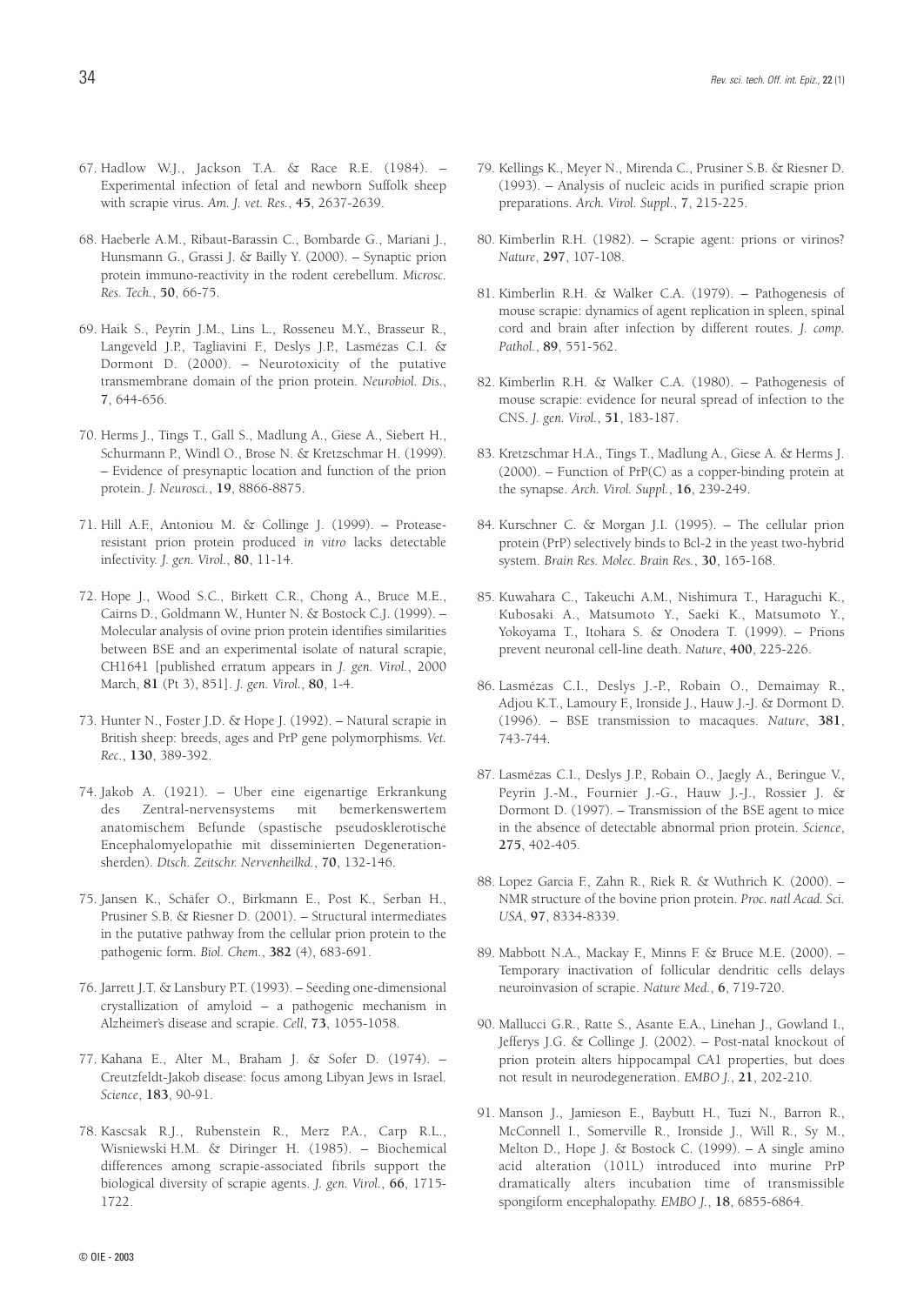- 92. Manuelidis L., Zaitsev I., Koni P., Lu Z.Y., Flavell R.A. & Fritch W. (2000). – Follicular dendritic cells and dissemination of Creutzfeldt-Jakob disease. *J. Virol.*, **74**, 8614-8622.
- 93. Marsh R.F., Burger D., Eckroade R.J., Zu Rhein G.M. & Hanson R.P. (1969). – A preliminary report on the experimental host range of the transmissible mink encephalopathy agent. *J. infect. Dis.*, **120**, 713-719.
- 94. Marsh R.F. & Hadlow W.J. (1992). Transmissible mink encephalopathy. *In* Transmissible spongiform encephalopathies of animals (R. Bradley & D. Matthews, eds). *Rev. sci. tech. Off. int. Epiz.*, **11** (2), 539-550.
- 95. Montrasio F., Frigg R., Glatzel M., Klein M.A., Mackay F., Aguzzi A. & Weissmann C. (2000). – Impaired prion replication in spleens of mice lacking functional follicular dendritic cells. *Science*, **288**, 1257-1259.
- 96. Moore R.C., Hope J., McBride P.A., McConnell I., Selfridge J., Melton D.W. & Manson J.C. (1998). – Mice with gene targetted prion protein alterations show that Prnp, Sinc and Prni are congruent. *Nature Genet.*, **18**, 118-125.
- 97. Mouillet-Richard S., Ermonval M., Chebassier C., Laplanche J. L., Lehmann S., Launay J.M. & Kellermann O. (2000). – Signal transduction through prion protein. *Science*, **289**, 1925-1928.
- 98. Moynagh J. & Schimmel H. (1999). Tests for BSE evaluated. Bovine spongiform encephalopathy. *Nature*, **400**, 105.
- 99. Oesch B., Westaway D., Walchli M., McKinley M.P., Kent S.B., Aebersold R., Barry R.A., Tempst P., Teplow D.B., Hood L.E., Prusiner S.B. & Weissmann C. (1985). – A cellular gene encodes scrapie PrP 27-30 protein. *Cell*, **40**, 735-746.
- 100. Pan K.M., Baldwin M., Nguyen J., Gasset M., Serban A., Groth D., Mehlhorn I., Huang Z., Fletterick R.J., Cohen F.E. & Prusiner S.B. (1993). – Conversion of α-helices into ß-sheets features in the formation of the scrapie prion proteins. *Proc. natl Acad. Sci. USA*, **90**, 10962-10966.
- 101. Parchi P., Castellani R., Capellari S., Ghetti B., Young K., Chen S.G., Farlow M., Dickson D.W., Sima A.A.F., Trojanowski J.Q., Petersen R.B. & Gambetti P. (1996). – Molecular basis of phenotypic variability in sporadic Creutzfeldt-Jakob disease. *Annals Neurol.*, **39**, 767-778.
- 102. Peyrin J.M., Lasmézas C.I., Haïk S., Tagliavini F., Salmona M., Williams A., Richie D., Deslys J.P. & Dormont D. (1999). – Microglial cells respond to amyloidogenic PrP peptide by the production of inflammatory cytokines. *NeuroReport*, **10**, 723-729.
- 103. Prusiner S.B., McKinley M.P., Groth D.F., Bowman K.A., Mock N.I., Cochran S.P. & Masiarz F.R. (1981). – Scrapie agent contains a hydrophobic protein. *Proc. natl Acad. Sci. USA*, **78**, 6675-6679.
- 104. Prusiner S.B., Bolton D.C., Groth D.F., Bowman K.A., Cochran S.P. & McKinley M.P. (1982). – Further purification and characterization of scrapie prions. *Biochemistry*, **21**, 6942-6950.
- 105. Prusiner S.B., Scott M., Foster D., Pan K.M., Groth D., Mirenda C., Torchia M., Yang S.L., Serban D., Carlson G.A., Hoppe P.C., Westaway D. & Dearmond S.J. (1990). – Transgenetic studies implicate interactions between homologous PrP isoforms in scrapie prion replication. *Cell*, **63**, 673-686.
- 106. Purdey M. (1996). The UK epidemic of BSE: slow virus or chronic pesticide-initiated modification of the prion protein? Part 1: Mechanisms for a chemically induced pathogenesis/transmissibility. *Med. Hypoth.*, **46**, 429-443.
- 107. Purdey M. (1996). The UK epidemic of BSE: slow virus or chronic pesticide-initiated modification of the prion protein? Part 2: An epidemiological perspective. *Med. Hypoth.*, **46**, 445-454.
- 108. Riek R., Hornemann S., Wider G., Billeter M., Glockshuber R. & Wüthrich K. (1996). – NMR structure of the mouse prion protein domain PrP (121-231). *Nature*, **282**, 180-182.
- 109. Riek R., Hornemann S., Wider G., Glockshuber R. & Wüthrich K. (1997). – NMR characterization of the fulllength recombinant murine prion protein, mPrP (23-231). *FEBS Lett.*, **413**, 282-288.
- 110. Robakis N.K., Sawh P.R., Wolfe G.C., Rubenstein R., Carp R.I. & Innis M.A. (1986). – Isolation of a cDNA clone encoding the leader peptide of prion protein and expression of the homologous gene in various tissues. *Proc. natl Acad. Sci. USA*, **83**, 6377-6381.
- 111. Rohwer R.G. & Gajdusek D.C. (1980). Scrapie-virus or viroid, the case for a virus. *In* Search for the cause of multiple sclerosis and other chronic diseases of the central nervous system. First international symposium of Hertie Foundation in Frankfurt/Main, September 1979 (A. Boese, ed.). Verlag Chemie, Weinheim, 333-355.
- 112. Saborio G.P., Permanne B. & Soto C. (2001). Sensitive detection of pathological prion protein by cyclic amplification of protein misfolding. *Nature*, **411**, 810-813.
- 113. Safar J.G., Wille H., Itri V., Groth D., Serban H., Torchia M., Cohen F.E. & Prusiner S.B. (1998). – Eight prion strains have PrP(Sc) molecules with different conformations. *Nature Med.*, **4**, 1157-1165.
- 114. Safar J.G., Scott M., Monaghan J., Deering C., Didorenko S., Vergara J., Ball H., Legname G., Leclerc E., Solforosi L., Serban H., Groth D., Burton D.R., Prusiner S.B. & Williamson R.A. (2002). – Measuring prions causing bovine spongiform encephalopathy or chronic wasting disease by immunoassays and transgenic mice. *Nature Biotechnol.*, **20** (11), 1147-1150.